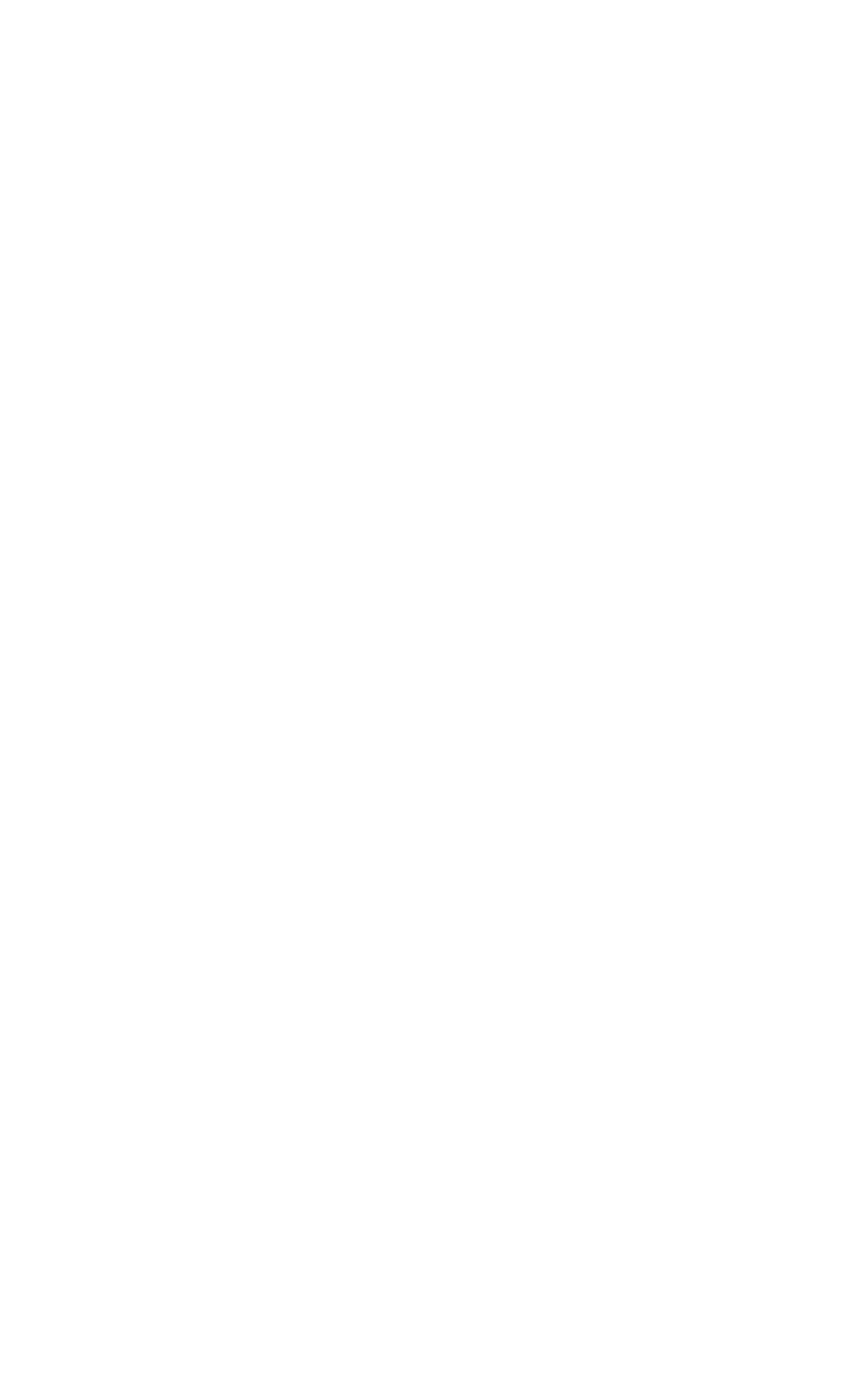**1**

## *Maya*

## **Melbourne, Australia. November 2014**

Somebody brought them pale, sweet tea. Not *exactly* hot. Maya wondered how many corridors the tray had been carried down before reaching them. The remaining members of their family each held a cup between their shaking hands.

'But I don't take sugar,' said Lola. Her eyes looked enormous to Maya, bewildered. Just like when she was a toddler and the health visitor had given her a sugar cube after a vaccination. The sugar in her tea would no more take away her pain now than the cube had done then.

A woman – a nurse, perhaps – spoke to Lola in a gentle voice. 'You ought to drink the tea, darl. It'll help with the shock.'

Maya saw Daisy encouraging her twin by taking the first sip. It was always Daisy's mouth Maya had aimed for first with the feeding spoon when they were babies, as Lola would copy her sister. On Maya's other side sat a white-faced man whom she recognised as her husband. Con's hand lifted a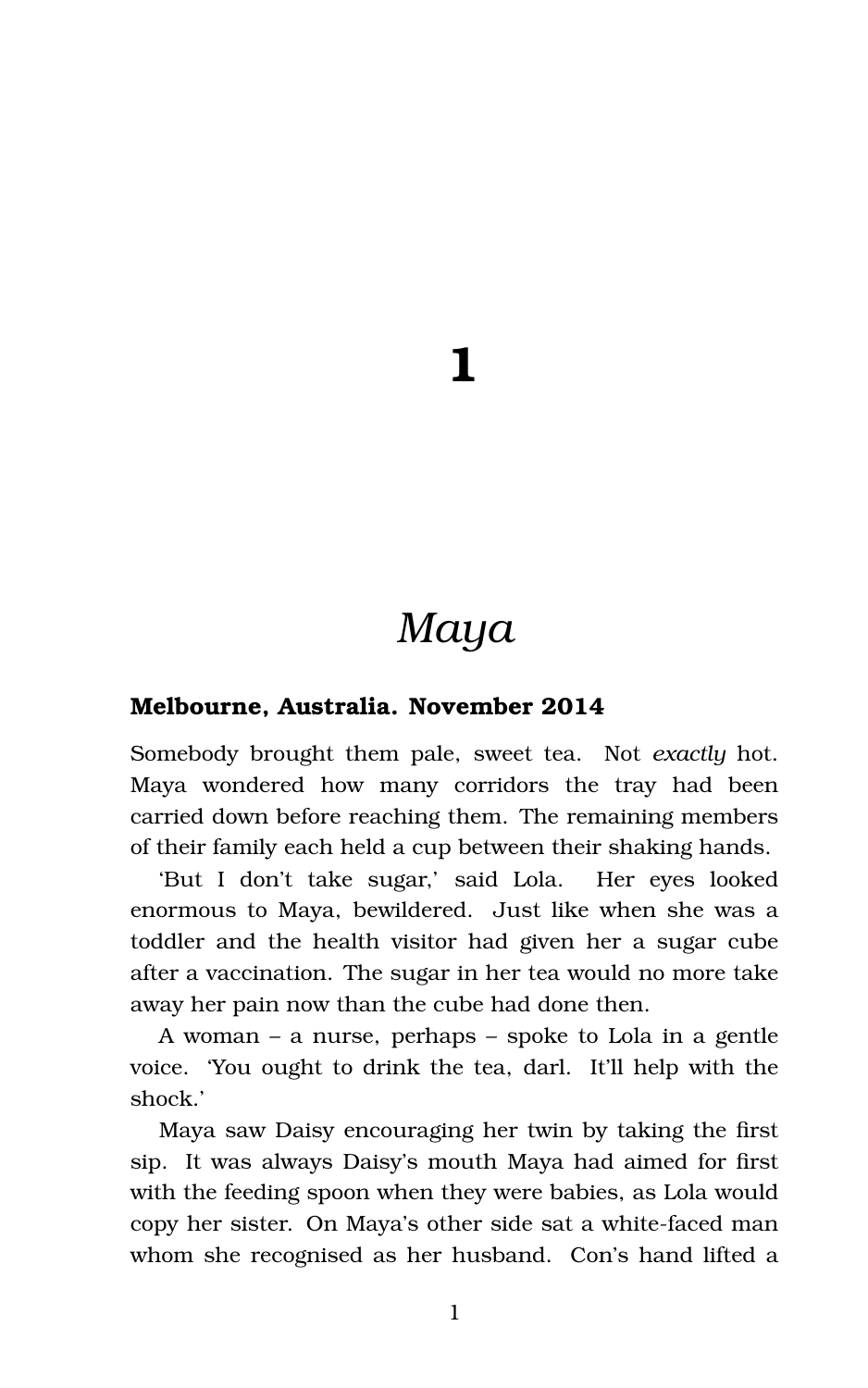cup to his lips in a mechanical sort of way, and brown liquid leaked down his chin. Maya found that she had taken tea into her own mouth. She watched her hand reflecting Con's movements.

'Are you ready, Sir?' The officer reappeared in the room, directing his question at Maya's husband.

'Yes.' Con placed his cup somewhere to one side. He stood but his body immediately collapsed back onto the chair. He tried again.

'Where are you going?' Maya surprised herself with the loudness of her voice. She snapped her mouth shut.

'Madam, forgive me,' said the officer. *What the hell for, he hadn't killed her son, had he?* 'I'm taking your husband to identify the body.'

The book, Joe's precious book, fell from her lap as she jumped to her feet, the cup in her waving hand slopping liquid. She yelped at the sight of outspread pages on the floor. The nurse picked the book up, closed the covers and handed it back to Maya with practised tenderness, gently removing the half-empty cup from her trembling fingers.

'There you are, darl.'

Maya clutched Joe's journal to her chest with one hand and reached with her other towards Con.

'I'm coming with you,' she said. 'You're not going without me.'

'Madam, I. . . '

'Let her come.' Con spoke in a distant voice. 'She's the boy's mother. We're in this together.' He reached for her with a trembling arm.

'But Sir, it's not. . . the water, you know.'

'She's strong enough,' Con allowed his chin to rise. 'We both are. We're in this together, aren't we, darling?' He tugged gently on her arm and together they made a move towards the door.

After a few steps Maya stopped and took a shuddering breath. Turning back, she beckoned the nurse with a hand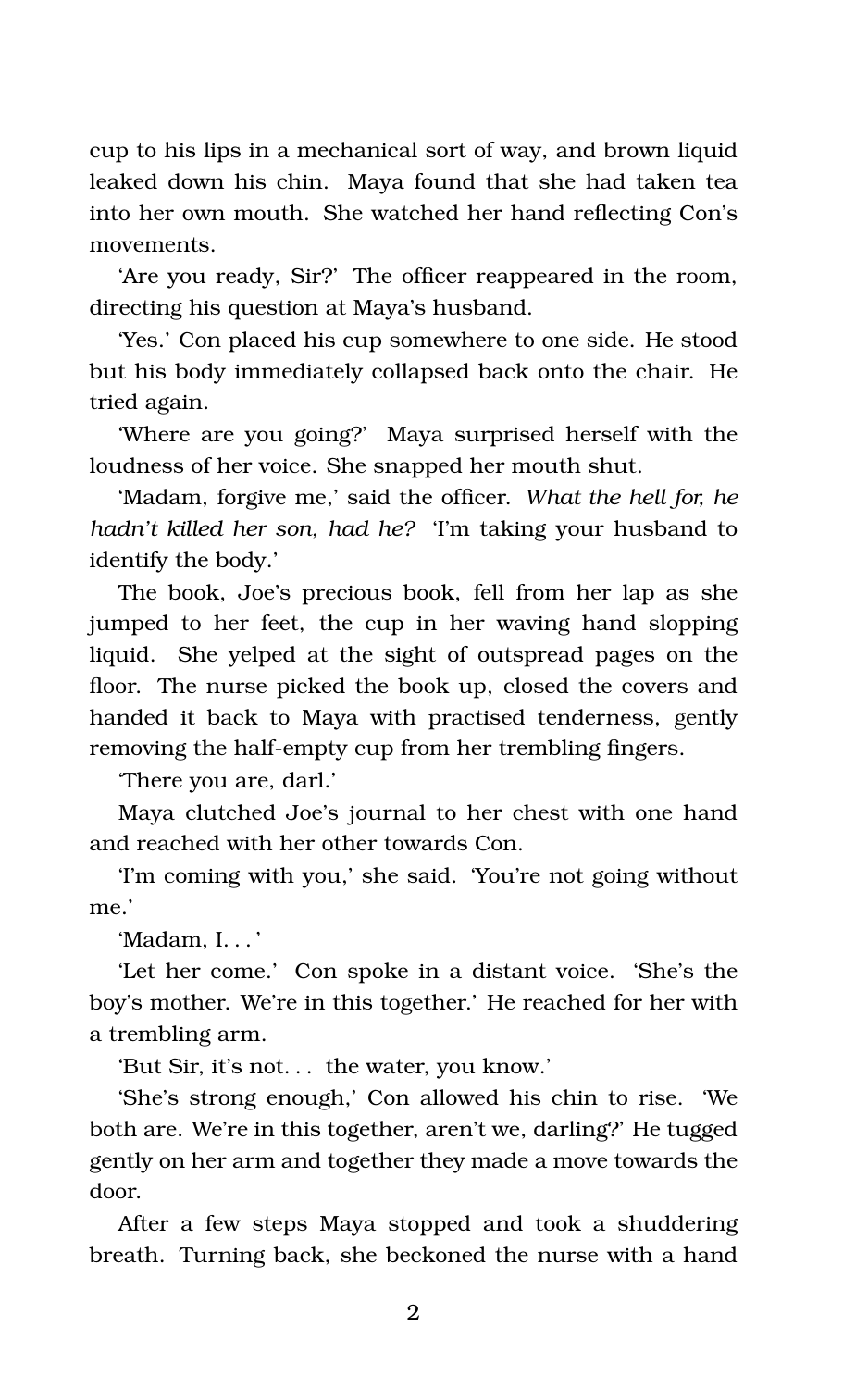which wouldn't quite straighten from its former claw-like grasp of the book. When she opened her mouth to speak, words at first refused to emerge. But she tried again and eventually shuffled the words on her lips until she could get them organised. 'Will you give this to my daughters to look after, please?'

The nurse nodded and came forward. She carried Joe's journal like a crown back to the twins. Placing her cup on the chair next to her, Daisy accepted the book. Lola unravelled the scarf from her neck and offered it in her two hands to Daisy, like an open shawl for a baby. Daisy placed the book in the folds of the shawl and wrapped it tightly. With the book on Daisy's lap, both girls laid a hand on it. Maya felt her mouth practising the shape of a smile, aimed at her daughters. Turning her head stiffly to face forward again, she shuffled her feet a few more steps through the doorway. Con resumed his hold of her arm.

It was cold in the pale-painted lobby. Con and Maya waited before an internal window while the officer entered the room behind it. A white-sheeted figure lay on a bed, the face covered. Maya and Con grasped each other's hands. Maya could see that Con's jaw was clenched as tightly as hers and she made an effort to loosen her muscles. They should be smiling, she and Con. When they uncovered his face, Joe would want to see his parents smiling. An attendant stood on Maya's other side, perhaps ready to catch her if she fainted.

*Pause, breathe*. She focussed on Con, who had turned to her. She delved into him with her eyes. The moment stretched. *Do you trust me? I trust you.* Their favourite line from a film back in the eighties. Then they both returned their searching gazes to the window.

'Ready?' asked the attendant at Maya's side. Maya replied yes as firmly as she could. The attendant nodded at the officer behind the glass, who folded the sheet back with touching courtesy.